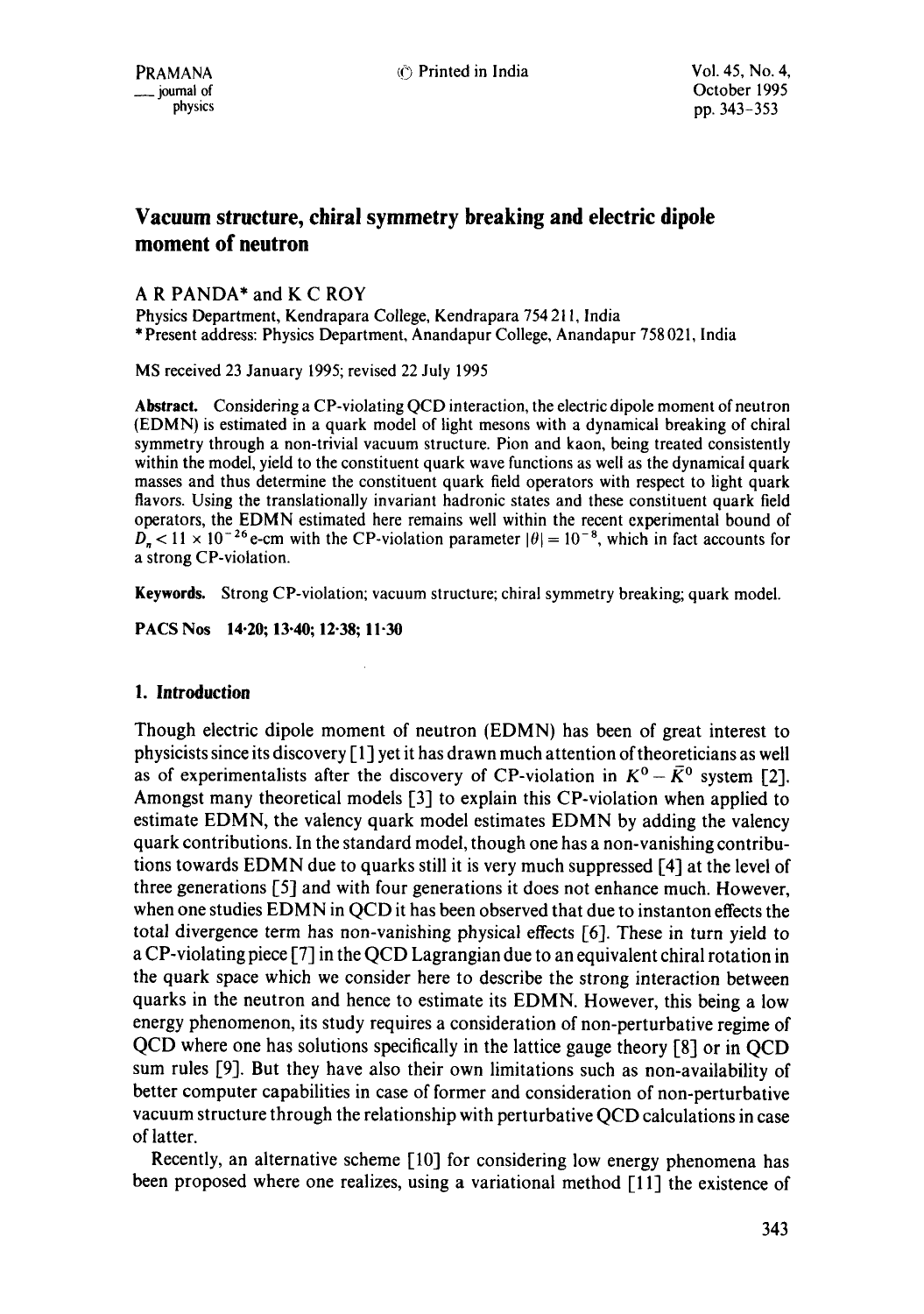a nontrivial vacuum structure through quark and gluon condensates in the nonperturbative regime [11]. Such a non-trivial vacuum structure has also yielded to a dynamical breaking of chiral symmetry [12] through which it has become possible to determine pion and kaon wave functions and subsequently the constituent quark field operators [13, 14]. The quark field operators obtained here when applied to explain electromagnetic and weak properties of pion, kaon and nucleon [13, 14] and static properties of baryons in general [15], have shown a reasonable amount of success. Further, such a formalism through the extremization of gap function [16] also generated dynamically the quark masses [17]. We may note that the method applied presently is non-perturbative with respect to the use of the equal time algebra for the constituent quark field operators and was also earlier applied to solvable cases in high energy physics [11, 12, 18, 19] and nuclear physics [20] with a reasonable amount of success. In view of its success in a wide ranging phenomena in the present investigation we will be further using these constituent quark field operators as well as the quark masses to estimate the electric dipole moment of neutron (EDMN).

The present article is organized as follows. In  $\S 2$ , we briefly describe the vacuum structure and XSB used to estimate the constituent quark field operators and fix up our notations to apply them in later sections, In § 3, we estimate EDMN considering the CP-violating fundamental QCD-interaction Lagrangian [7, 21, 22] whereas in § 4, we discuss our results and compare them with the available experimental measurements as well as other model calculations.

#### **2. Chirai symmetry breaking and vacuum structure**

Considering the chiral symmetry breaking (XSB) arising from gluon condensates [12] and including such an effect one writes the constituent quark fields as [23]

$$
\psi(\mathbf{x}) = \frac{1}{(2\pi)^{3/2}} \int [U(\mathbf{k})q_I(\mathbf{k}) + V(-\mathbf{k})\tilde{q}_I(-\mathbf{k})] \exp(i\mathbf{k} \cdot \mathbf{x}) d\mathbf{k},
$$
 (2.1)

where the spinors are written as [24, 25]

$$
U(\mathbf{k}) = \begin{pmatrix} \cos\frac{\phi(\mathbf{k})}{2} \\ (\sigma \cdot \hat{\mathbf{k}}) \sin\frac{\phi(\mathbf{k})}{2} \end{pmatrix} \text{ and } V(-\mathbf{k}) = \begin{pmatrix} -(\sigma \cdot \hat{\mathbf{k}}) \sin\frac{\phi(\mathbf{k})}{2} \\ \cos\frac{\phi(\mathbf{k})}{2} \end{pmatrix},
$$
(2.2)

and the two component quark fields  $q_I(k)$  and  $\tilde{q}_I(k)$  are

$$
q_I(\mathbf{k}) = \sum_r q_{Ir}(\mathbf{k}) u_{Ir} \text{ and } \tilde{q}_I(\mathbf{k}) = \sum_r \tilde{q}_{Ir}(\mathbf{k}) v_{Ir}
$$
 (2.3)

with  $u_{I_r}$  and  $v_{I_r}$  being explicitly written as

$$
u_{I_{\pm}} = \begin{pmatrix} 1 \\ 0 \end{pmatrix}, u_{I_{-\pm}} = \begin{pmatrix} 0 \\ 1 \end{pmatrix}; v_{I_{\pm}} = \begin{pmatrix} 0 \\ -i \end{pmatrix} \text{ and } v_{I_{-\pm}} = \begin{pmatrix} i \\ 0 \end{pmatrix}.
$$
 (2.4)

The function  $\phi(\mathbf{k})$  describing the spinors in (2.2) is arbitrary and can be derived in principle from the extremization of the energy functional. The quark field operator  $\psi(\mathbf{x})$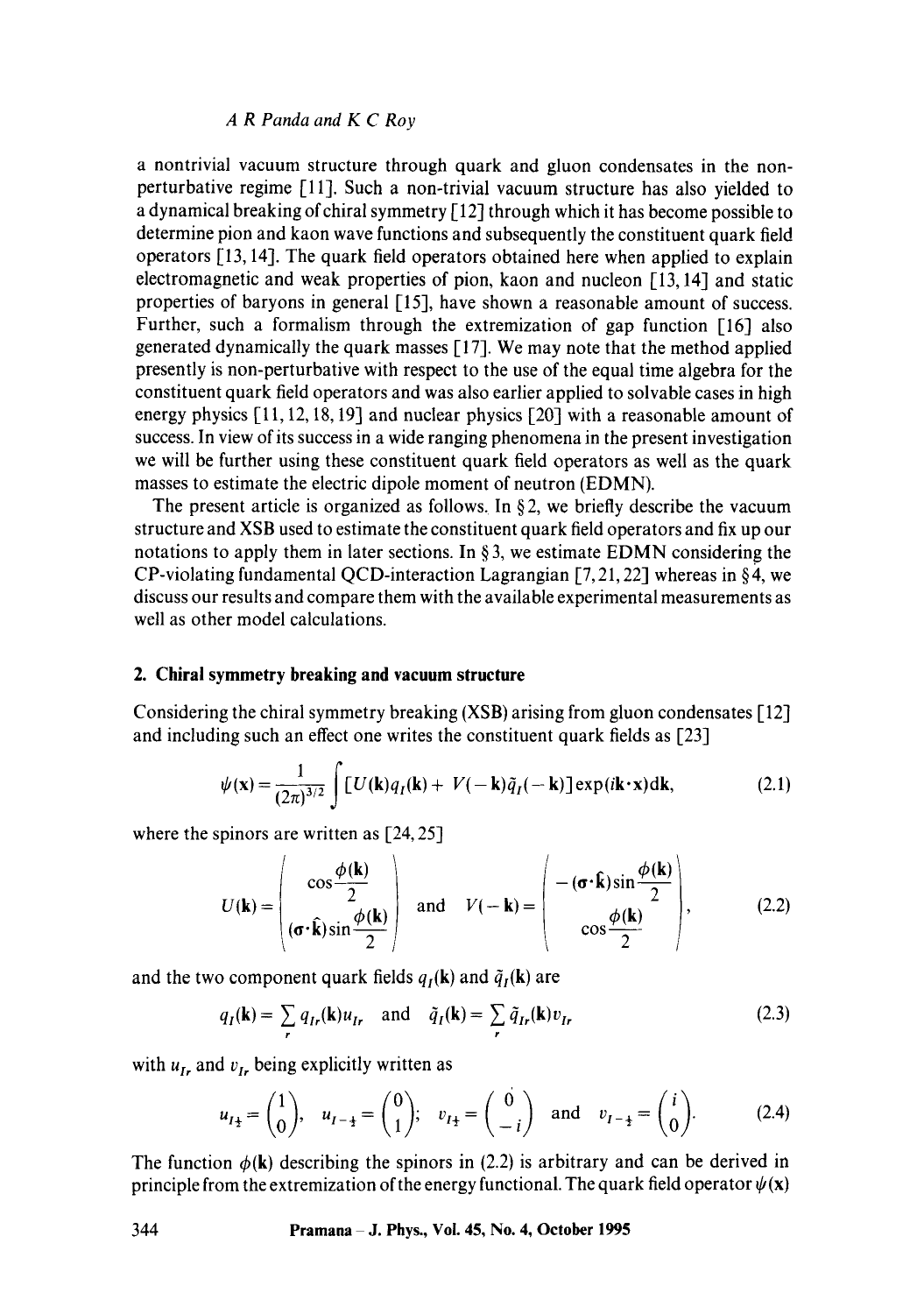in  $(2.1)$ , through  $(2.2)$ - $(2.4)$  is found to satisfy the equal time algebra and also becomes free chiral one when  $\phi(\mathbf{k}) = \pi/2$ .

Further, associating the quark field operators as in (2.1) with the presence of quark condensates through the quark-antiquark pair creation operator [13]

$$
B_Q^{\dagger} = \int h(\mathbf{k}) q_I^{\dagger}(\mathbf{k}) (\sigma \cdot \hat{\mathbf{k}}) \tilde{q}_I(-\mathbf{k}) \mathrm{d}\mathbf{k}
$$
 (2.5)

and a unitary transformation

$$
U_o = e^{B_o^+ - B_o} \tag{2.6}
$$

one obtains with  $\bar{\psi}(\mathbf{k}) = U_0^{\dagger} \bar{\psi}_0(\mathbf{k}) U_0$  the relationship between the arbitrary function  $\phi(\mathbf{k})$  and the correlation function  $h(\mathbf{k})$  as [13, 18]

$$
\frac{\phi(\mathbf{k})}{2} = \frac{\phi_0}{2} - h(\mathbf{k}),\tag{2.7}
$$

where  $\tilde{\psi}_{0}(\mathbf{k})$  is the chiral field operator. Thus, the form of quark field operator in (2.1) with (2.2) corresponding to XSB can have an interpretation of destabilizing the chiral vacuum or perturbative vacuum  $|vac\rangle$  (i.e. the vacuum state associated with the expansion of free field operators) through (2.6) when  $\phi_0 = \pi/2$ . Such a destabilization also leads to the possibility of a non-perturbative vacuum  $|vac'\rangle$  (i.e. the vacuum state obtained via minimization of energy density) [9] obtained through the unitary transformation in (2.6) as

$$
|vac'\rangle = U_Q |vac\rangle. \tag{2.8}
$$

Such a non-perturbative vacuum is also found to be at a lower energy than the perturbative or chiral vacuum  $[10-12, 13, 18]$ . Such a change of basis from  $|vac\rangle$  to  $|vac\rangle$  is also corresponding to the change of parameters of the theory and can be treated as a vacuum realignment [10].

Further, with the quark field operators (2.1) one also obtains the expectation value for flavor 'i' as,

$$
\langle vac'|\bar{\psi}_i(\mathbf{x})\psi_i(\mathbf{y})|vac'\rangle = \frac{6}{(2\pi)^3}\int \cos\phi_i(\mathbf{k})\exp[i\mathbf{k}\cdot(\mathbf{x}-\mathbf{y})]\mathrm{d}\mathbf{k}.\tag{2.9}
$$

where the factor 6 is due to color and spin summation. One also has here from  $(2.7)$ a relationship between the function  $\phi_i(k)$  and the quark-antiquark correlation function  $h_i(\mathbf{k})$  as  $\cos \phi_i(\mathbf{k}) = \sin(2h_i(\mathbf{k}))$  which in fact is an explicit description of the vacuum structure or vacuum realignment [10, 11, 13, 18].

As noted earlier, though in principle the function  $\phi(\mathbf{k})$  can be obtained from the extremization of energy functional still, one does not have a closed form for it. However, one uses here a phenomenological Gaussian function, for its simplicity as

$$
\sin(2h_i(\mathbf{k})) = \cos\phi_i(\mathbf{k}) = \exp(-R_i^2 \mathbf{k}^2/2)
$$
\n(2.10)

which has been earlier useful to consider hadronic phenomena associated with the vacuum structure [13, 18].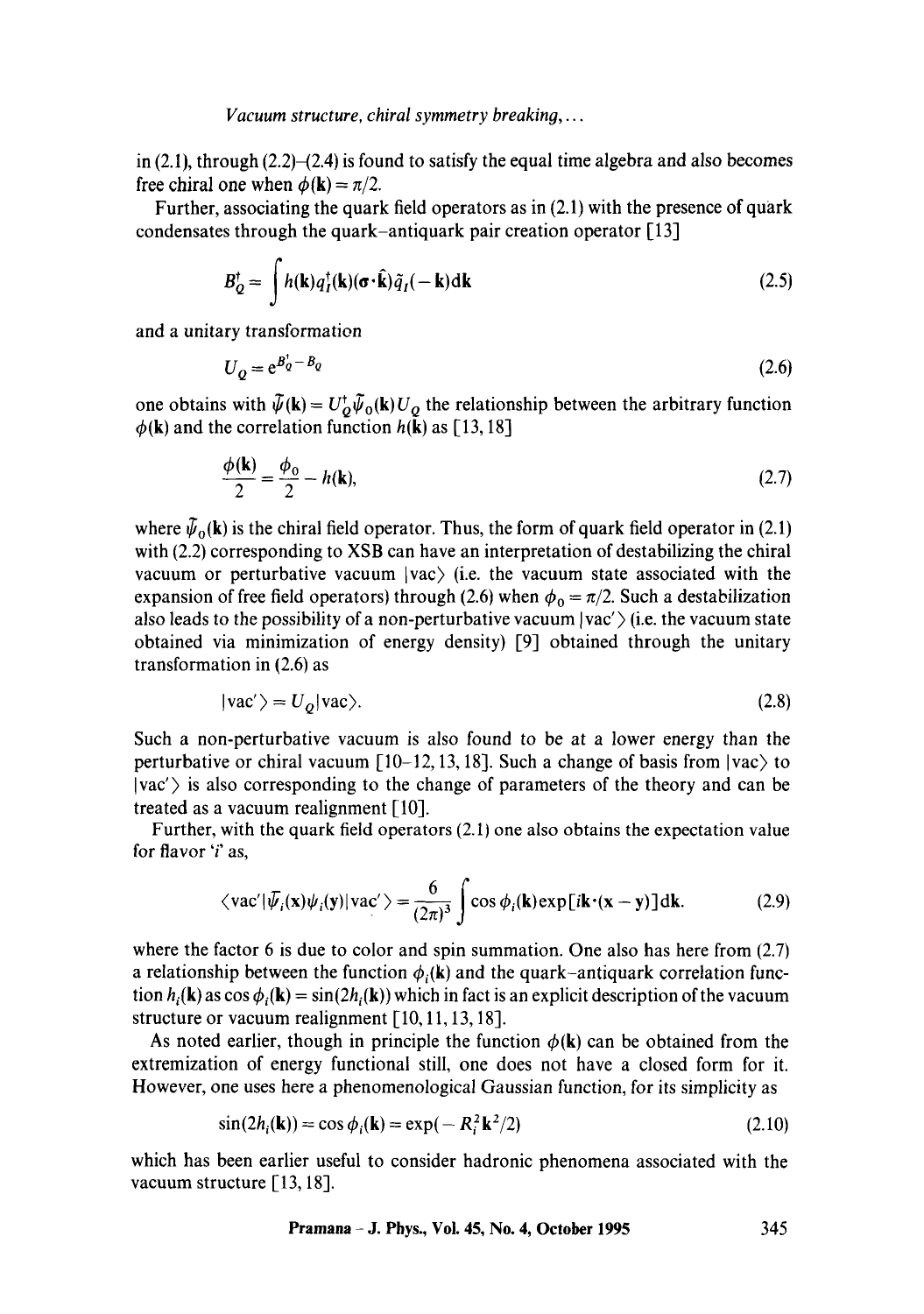Next the function  $\phi_i(\mathbf{k})$  can also be related to the pion wave function using Goldstone theorem [13], where one considers the chiral charge operator for pion (say  $\pi^+$ ) as

$$
Q_5^{\pi^+} = \int \psi_1^{\dagger}(\mathbf{x}) \gamma^5 \psi_2(\mathbf{x}) d\mathbf{x}
$$
 (2.11)

with the fields  $\psi_1(x)$  and  $\psi_2(x)$  written for u and d quarks respectively. With the help of such a chiral charge operator one also has chiral symmetry and its breaking through  $Q_5^{\pi^+}$  vac) = 0 and  $Q_5^{\pi^+}$  vac')  $\neq$  0 respectively. One may also note here that such a XSB corresponds to a pion state of zero momentum and zero energy as a Goldstone mode, and is also written explicitly as

$$
|\pi^+(0)\rangle = \frac{N_\pi}{\sqrt{6}} \int d\mathbf{k} \left( \cos \frac{\phi_1(\mathbf{k})}{2} \cos \frac{\phi_2(\mathbf{k})}{2} - \sin \frac{\phi_1(\mathbf{k})}{2} \sin \frac{\phi_2(\mathbf{k})}{2} \right)
$$
  
× u<sub>1</sub><sup>+</sup>(**k**)\tilde{d}<sub>I</sub>(-**k**)|vac' \rangle (2.12)

with  $N_{\pi}$  as the normalization constant. Further, assuming the initial  $SU(2)_L \times SU(2)_R$ chiral symmetry breaking into custodial symmetry  $SU(2)_V$  one has here  $R_1 = R_2 = R$ and hence  $\phi_1(\mathbf{k}) = \phi_2(\mathbf{k}) = \phi(\mathbf{k})$  which when substituted in (2.12) yields to it as

$$
|\pi^+(0)\rangle = N_{\pi} \frac{1}{\sqrt{6}} \int d\mathbf{k} \cos \phi(\mathbf{k}) u_I^{\dagger}(\mathbf{k}) \tilde{d}_I(\mathbf{k}) |\text{vac}'\rangle.
$$
 (2.13)

The normalization constant  $N_{\pi}$  also, one obtains here, from the relation

$$
N_{\pi}^{2} \int \cos^{2} \phi(\mathbf{k}) d\mathbf{k} = 1
$$
 (2.14)

which with the  $\cos \phi$ (k) as in (2.10) becomes

$$
N_{\pi} = \left(\frac{R_{\pi}^2}{\pi}\right)^{3/4},
$$
\n(2.15)

where  $R_{\pi}^2 = R^2$  for the pion has been used. The estimation of  $R_{\pi}^2$  as 23.58 GeV<sup>-2</sup> [13] through the pionic properties such as pion decay constant has in fact led to a determination of the vacuum structure for u or d constituent quark through  $R_1^2 = R_2^2 = R_\pi^2$ [13]. Such a vacuum structure has also estimated pion charge radius in reasonable agreement with its experimental measurement [13].

Next, in a similar manner, defining the chiral charge generator  $Q_5^{K^+}$  for K-meson as  $[14]$ 

$$
Q_5^{K^+} = \int \psi_1^{\dagger}(\mathbf{x}) \gamma^5 \psi_3(\mathbf{x}) d\mathbf{x}
$$
 (2.16)

with  $\psi_3(x)$  being taken for s-quark, one evaluates from it using (2.1) the K<sup>+</sup> state as [14]

$$
|K^+(0)\rangle = \frac{N_K}{\sqrt{6}} \int u_1^*(\mathbf{k}) \tilde{s}_1(-\mathbf{k})
$$
  
 
$$
\times \left(\cos\frac{\phi_1(\mathbf{k})}{2}\cos\frac{\phi_3(\mathbf{k})}{2} - \sin\frac{\phi_1(\mathbf{k})}{2}\sin\frac{\phi_3(\mathbf{k})}{2}\right) d\mathbf{k} |\text{vac}'\rangle, \quad (2.17)
$$

**346 Pramana - J. Phys., Vol. 45, No. 4, October 1995**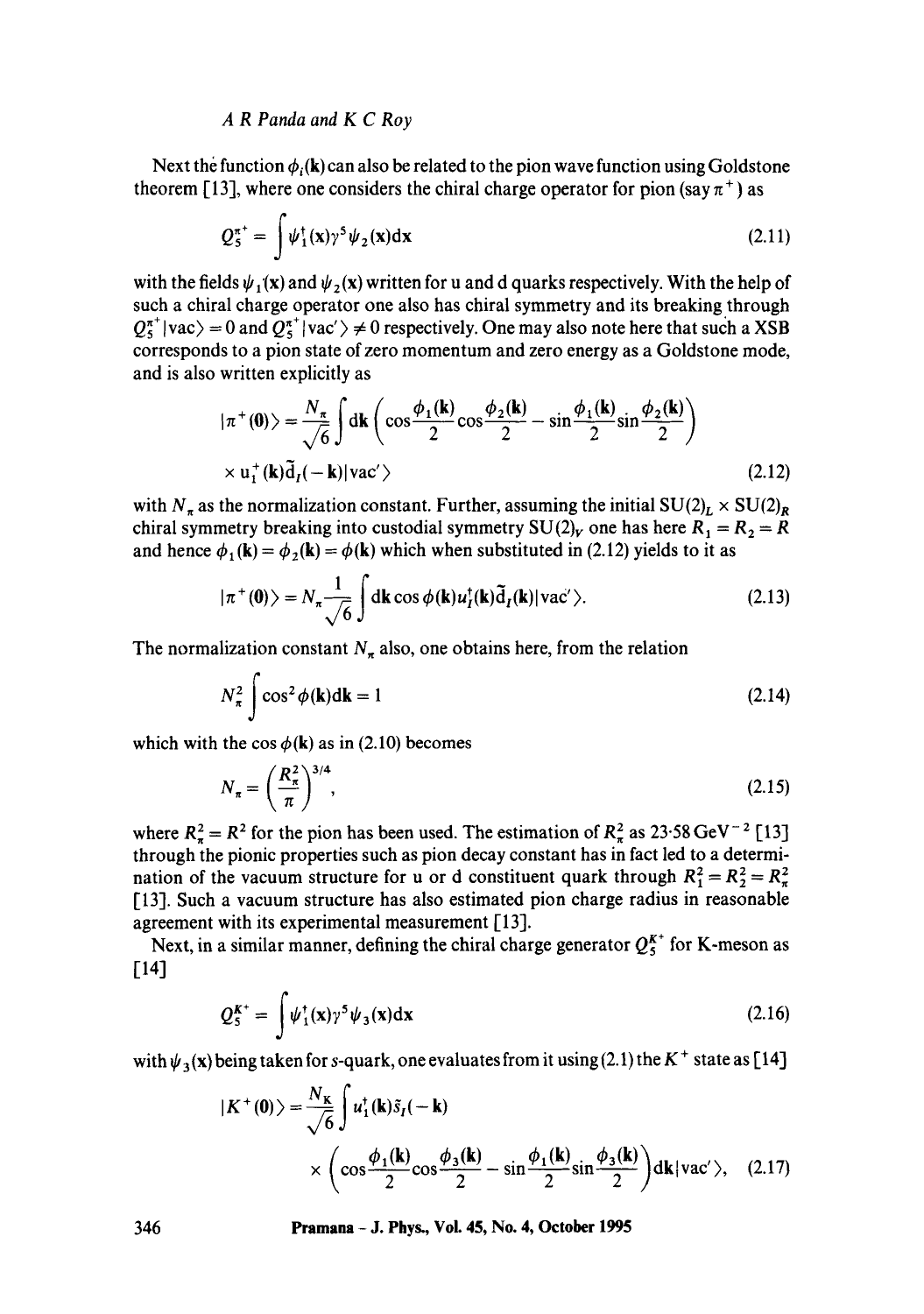#### *Vacuum structure, chiral symmetry breaking,...*

where  $N<sub>K</sub>$  is the normalization constant for K-meson with the functions  $\phi_1(\mathbf{k})$  and  $\phi_3(k)$  taken for u and s quarks respectively. One may note here that with s  $\rightarrow$  d (i.e.  $\phi_3(\mathbf{k}) \rightarrow \phi_2(\mathbf{k})$ ) the kaon state in (2.17) reduces to the pion state of zero momentum in (2.12). However, (2.17) has two unknown parameters  $N_{\kappa}$  and  $R_3^2$  (through cos  $\phi_3(\mathbf{k})$ ) related to each other. Thus, the estimation of them requires two relations which are taken to be the normalization condition for K-meson state as described in (2.17) and the kaon decay constant through Van Royen and Weisskopf relations [26]. The normalization condition for K-meson as

$$
N_{\mathbf{K}}^2 \int \left( \cos \frac{\phi_1(\mathbf{k})}{2} \cos \frac{\phi_3(\mathbf{k})}{2} - \sin \frac{\phi_1(\mathbf{k})}{2} \sin \frac{\phi_3(\mathbf{k})}{2} \right)^2 d\mathbf{k} = 1
$$
 (2.18)

and the Va  $\qquad \qquad$ : isskopf relation for K-meson in momentum space as [14].

$$
\frac{1(\mathbf{k})}{2}\cos\frac{\phi_3(\mathbf{k})}{2} - \sin\frac{\phi_1(\mathbf{k})}{2} - \sin\frac{\phi_3(\mathbf{k})}{2}\bigg) d\mathbf{k}
$$
\n(2.19)

yields to

$$
\frac{1}{(2\pi)^{3/2}} \frac{1}{N_{\mathbf{K}}} = \frac{J_{\mathbf{K}}(m_{\mathbf{K}})^{1/2}}{\sqrt{6}}
$$
(2.20)

which in fact with the experimentally measured value of  $f_{\kappa}$  gives  $N_{\kappa}$  as [14]

$$
N_{\rm K} = 1.9935 \,\rm GeV^{3/2}.\tag{2.21}
$$

Now a substitution of this value of  $N<sub>K</sub>$  in (2.21) and the earlier obtained  $\phi<sub>1</sub>(k)$  through  $R_1^2 = 23.58 \text{ GeV}^{-2}$  in (2.18) yields to  $R_3^2$  as

$$
R_3^2 = 4.084 \,\text{GeV}^{-2}.\tag{2.22}
$$

Thus such an estimation of R<sub>3</sub> or R<sub>s</sub> determines  $\phi_3(k)$  and hence the vacuum structure for s-quark. Such a vacuum structure when applied to estimate the kaon charge radius is also found [14] to estimate in reasonable agreement with its experimental measurement.

Further, through such a formalism, on extremization of the gap function, one can generate dynamically the quark masses as [16, 17]

$$
m_i = \lim_{k \to 0} |\mathbf{k}| \tan(2h_i(\mathbf{k})) \tag{2.23}
$$

which with (2.10) yields to

$$
m_i = \frac{1}{R_i},\tag{2.24}
$$

which, in fact, with the quark radii as mentioned earlier gives  $m_u = m_d = 0.206$  GeV and  $m_{\rm s} = 0.495 \,\text{GeV}.$ 

We, in fact, will use the field operators and the masses of the constituent quarks obtained in this section to obtain the EDMN in later sections.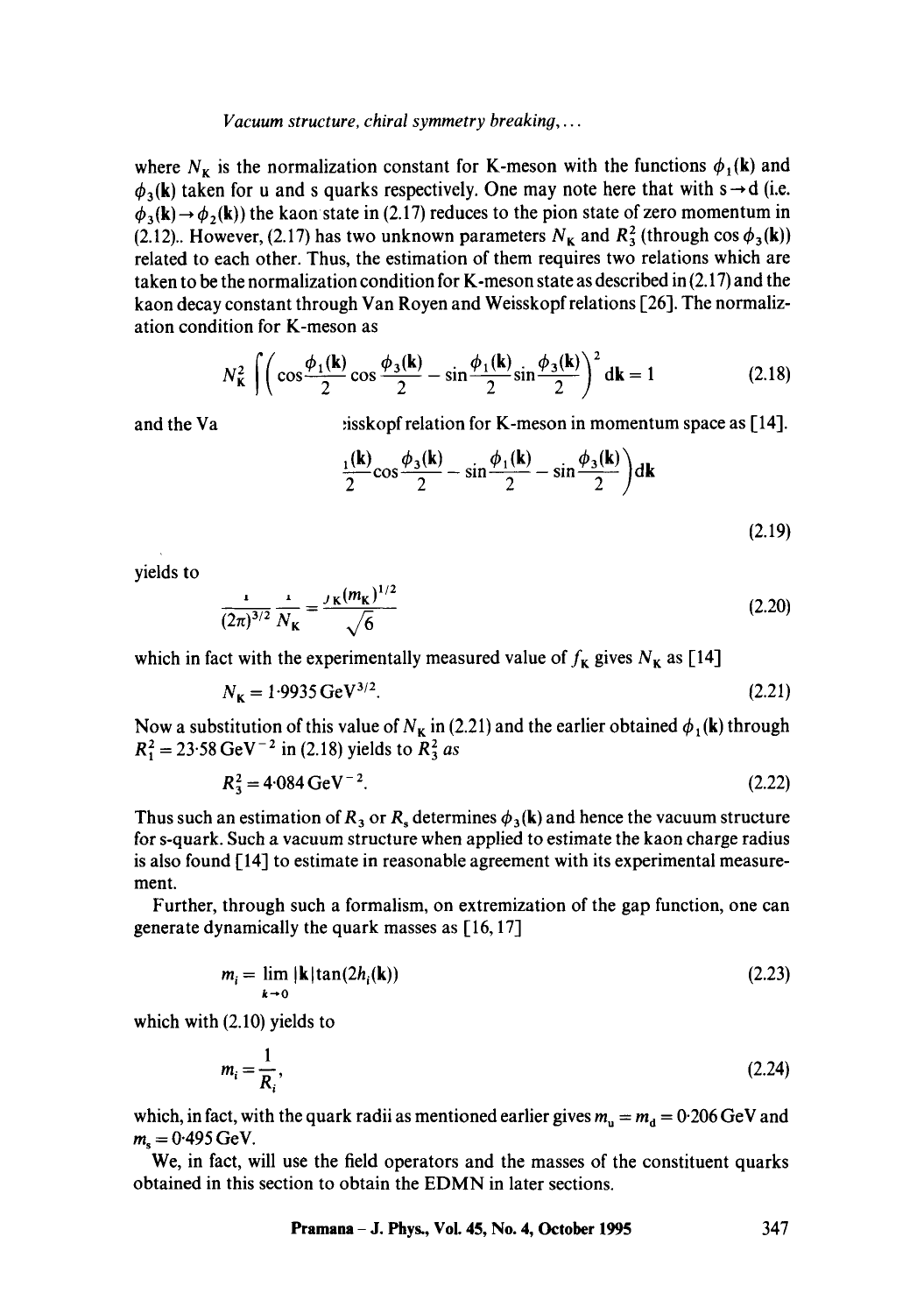#### **3. Electric dipole moment of neutron**

In this section we consider the 'strong' CP-violation present in the fundamental QCD Lagrangian to estimate the electric dipole moment of neutron. In QCD, consideration of a total divergence term constructed from the gluon field strength tensor  $G_{\mu\nu}$  as  $(1/2)\varepsilon_{\text{avg}} G^{\alpha\beta} G^{\mu\nu}$  has been found to have some non-vanishing physical effects due to instanton effects [6]. Further, it is parameterized in terms of a constant parameter as  $-\theta g^2 \tilde{G}_{\mu\nu} G^{\mu\nu}/32\pi^2$ , with  $\theta$  being zero or non-zero means no CP-violation or CPviolation. Also, through appropriate global rotations of the quark fields the effect of  $\tilde{G}_{\mu\nu}G^{\mu\nu}$  is transferred to the quark sector and thus yielding to a CP-violating Lagrangian upto first order in  $\theta$ , written as [7,22]

$$
\delta \mathcal{L}_{\mathbf{CP}}(x) = i\theta \tilde{m} \bar{\psi}_q(x) \gamma^5 \psi_q(x),\tag{3.1}
$$

where

$$
\tilde{m} = \frac{m_{\rm u} m_{\rm d} m_{\rm s}}{(m_{\rm u} m_{\rm d} + m_{\rm d} m_{\rm s} + m_{\rm s} m_{\rm u})},\tag{3.2}
$$

with  $m_{\rm u}$ ,  $m_{\rm d}$  and  $m_{\rm s}$  being the masses of u, d and s quarks respectively. Thus with the CP-violating interaction in (3.1) and the electromagnetic current  $J<sub>\mu</sub>(x)$  one has from current algebra an expression involving  $EDMN(D_n)$  as [21]

$$
T \langle n_{1/2}(\mathbf{P}_f) | J_{\mu}(0) i \int d^4 x \delta \mathcal{L}_{\text{CP}}(x) | n_{1/2}(\mathbf{P}_i) \rangle
$$
  
= 
$$
- D_n(\bar{u}_{1/2}(\mathbf{P}_f) \sigma_{\mu\nu} k^{\nu} \gamma^5 u_{1/2}(\mathbf{P}_i) + O(\mathbf{k}^2),
$$
 (3.3)

where  $\mathbf{k} = \mathbf{P}_f - \mathbf{P}_i$  and is the momentum carried by the electromagnetic current  $J_\mu$ . Thus we estimate  $D_n$  through (3.3), and to do so, we consider the matrix element in (3.3) as

$$
T\sum_{\mathbf{x}}\langle n_{1/2}(\mathbf{P}_f)|J_{\mu}(0)|X\rangle\langle X|i\int d^4x \,\delta\mathscr{L}_{\mathbf{CP}}(x)|n_{1/2}(\mathbf{P}_i)\rangle,\tag{3.4}
$$

where  $|X\rangle$  indicates intermediate states arising due to  $\delta\mathcal{L}_{CP}(x)$  and is an admixture of opposite parity states consistent wiih the quantum numbers of neutron which may be a pion-nucleon system in the ground state. Thus of the two possible intermediate states in this regard i.e.  $|p\pi^{-}\rangle$  and  $|n\pi^{0}\rangle$ ; only  $|p\pi^{-}\rangle$  one contributes as  $\pi^{0}$  at an elementary level does not couple to photon at low momenta. Further,  $|X\rangle$  being an odd parity state, the space part of the electromagnetic current  $J_u(0)$  only contributes to the matrix element which when used in (3.4) yields in the Breit frame the expression as [21]

$$
T\sum_{X} \langle n_{1/2}(-\mathbf{p})|J_i(0)|X\rangle \langle X|i \int d^4x \delta \mathcal{L}_{\mathbf{CP}}(x)|n_{1/2}(\mathbf{p})\rangle
$$
  
= 
$$
-D_n \bar{u}_{1/2}(-\mathbf{p})\sigma_{iv}k^{\nu}\gamma^5 u_{1/2}(\mathbf{p}),
$$
(3.5)

where in the r.h.s., terms of  $O(k^2)$  and higher have been neglected due to the small momentum transfer. Further, replacing the possible intermediate states  $|X\rangle$  by  $(\sqrt{2/3})|p_{1/2}(\mathbf{p}')\pi^{-}(p'')\rangle$  with  $\sqrt{2/3}$  as the appropriate C.G. factor, and simplifying the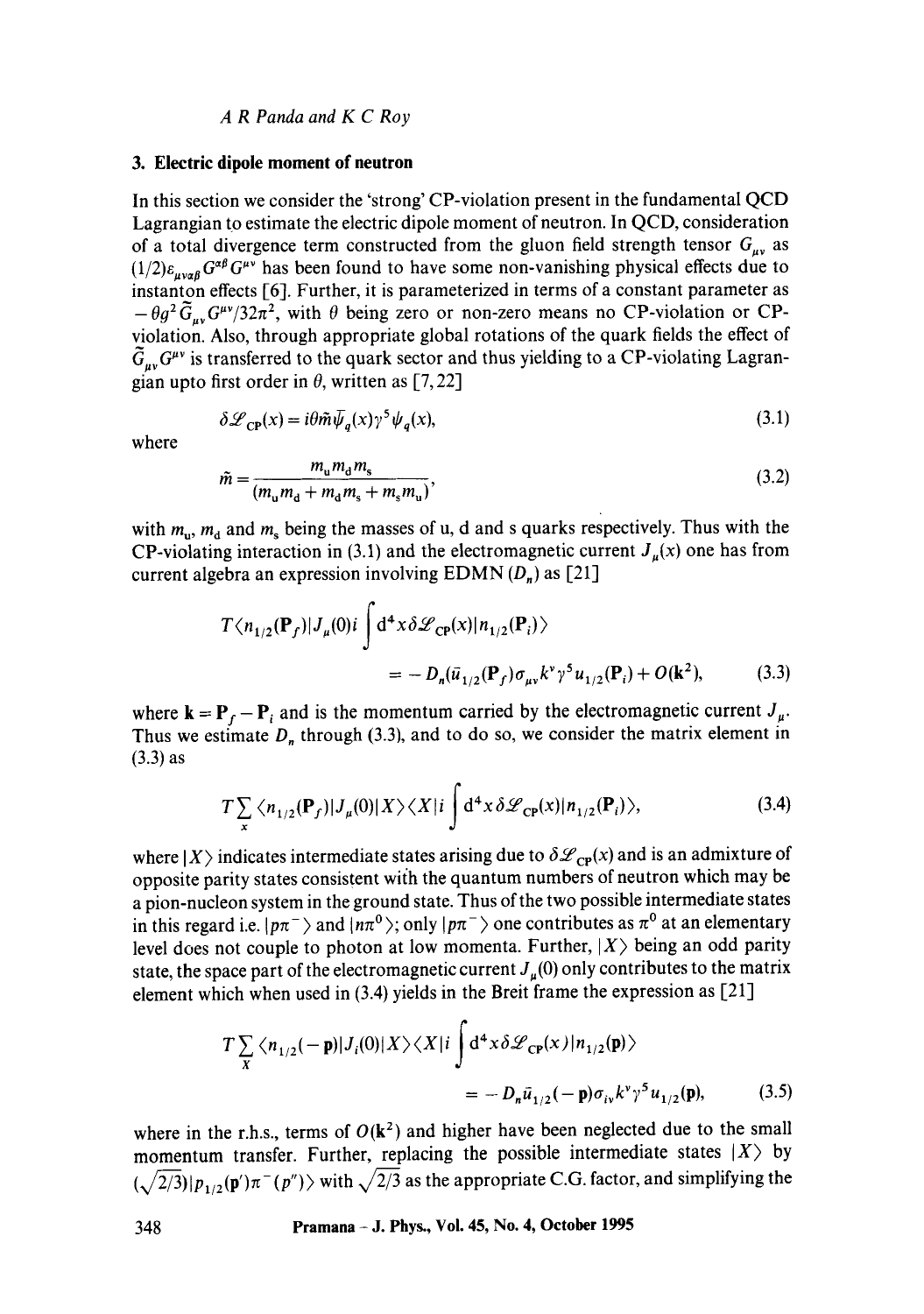r.h.s., (3.5) becomes,

$$
2 \cdot \frac{2}{3} \int M_{\rm em}(\mathbf{p}; \mathbf{p}'', \mathbf{p}') M_{\rm CP}(\mathbf{p}', \mathbf{p}'', \mathbf{p}) d\mathbf{p}' d\mathbf{p}'' = D_n(2i/m_n) p_z p_i,
$$
 (3.6)

where in (3.6) the energy conservation  $k^0 = p_f^0 = p_i^0$  has been used. The matrix elements due to electromagnetic and CP-violating interactions as  $M_{\rm cm}(\mathbf{p}; \mathbf{p}'', \mathbf{p}')$  and  $M_{\text{CP}}(\mathbf{p}', \mathbf{p}'', \mathbf{p})$  respectively are explicitly written as

$$
M_{\rm em}(\mathbf{p}; \mathbf{p}'', \mathbf{p}') = \langle n_{1/2}(-\mathbf{p})|J_i(0)|p_{1/2}(\mathbf{p}')\pi^-(\mathbf{p}'')\rangle
$$
 (3.7)

and

$$
M_{\rm CP}(\mathbf{p}',\mathbf{p}'';\mathbf{p}) = \langle p_{1/2}(\mathbf{p}')\pi^-(\mathbf{p}'')|i\int d^4x \delta \mathscr{L}_{\rm CP}(x)|n_{1/2}(\mathbf{p})\rangle.
$$
 (3.8)

The factor '2' in (3.6), has in fact arisen due to the interchange of the two vertices i.e. electromagnetic and CP-violating ones. However, the estimations of the matrix elements in (3.7) and (3.8) need the translationally invariant states for proton and neutron which we write in consistent with their SU(6) quantum numbers as

$$
|p_{1/2}(\mathbf{p})\rangle = \frac{\varepsilon_{ijk}}{3\sqrt{2}} \int d\mathbf{k}_1 d\mathbf{k}_2 d\mathbf{k}_3 \delta(\mathbf{k}_1 + \mathbf{k}_2 + \mathbf{k}_3) \tilde{u}_p(\mathbf{k}_1, \mathbf{k}_2, \mathbf{k}_3)
$$
  
 
$$
\times [u_{I_1}^{i\dagger}(\mathbf{k}_1 + \mathbf{p}/3) u_{I_1}^{i\dagger}(\mathbf{k}_2 + \mathbf{p}/3) d_{I-\frac{1}{2}}^{k\dagger}(\mathbf{k}_3 + \mathbf{p}/3)
$$
  
- 
$$
u_{I-\frac{1}{2}}^{i\dagger}(\mathbf{k}_1 + \mathbf{p}/3) u_{I_1}^{i\dagger}(\mathbf{k}_2 + \mathbf{p}/3) d_{I_2}^{k\dagger}(\mathbf{k}_3 + \mathbf{p}/3)] |vac'\rangle
$$
 (3.9)

and

$$
|n_{1/2}(\mathbf{p})\rangle = \frac{\varepsilon_{ijk}}{3\sqrt{2}} \int d\mathbf{k}_1 d\mathbf{k}_2 d\mathbf{k}_3 \delta(\mathbf{k}_1 + \mathbf{k}_2 + \mathbf{k}_3) \tilde{u}_n(\mathbf{k}_1, \mathbf{k}_2, \mathbf{k}_3)
$$
  
 
$$
\times [u_{I\pm}^{it}(\mathbf{k}_1 + \mathbf{p}/3) d_{I\pm}^{it}(\mathbf{k}_2 + \mathbf{p}/3) d_{I-\pm}^{kt}(\mathbf{k}_3 + \mathbf{p}/3)
$$
  
-  $u_{I-\pm}^{it}(\mathbf{k}_1 + \mathbf{p}/3) d_{I\pm}^{it}(\mathbf{k}_2 + \mathbf{p}/3) d_{I\pm}^{kt}(\mathbf{k}_3 + \mathbf{p}/3)] |vac'\rangle,$  (3.10)

where the wave functions  $\tilde{u}_{n,p}(\mathbf{k}_1,\mathbf{k}_2,\mathbf{k}_3)$  for neutron and proton are described by normalized harmonic oscillator wave functions as

$$
\tilde{u}_{n,p}(\mathbf{k}_1, \mathbf{k}_2, \mathbf{k}_3) = (3R_{n,p}^4/\pi^2)^{3/4} \exp\left[ (-R_{n,p}^2/6) \sum_{i < j} (\mathbf{k}_i - \mathbf{k}_j)^2 \right] \tag{3.11}
$$

with  $R_{n,p}^2$  as their harmonic oscillator radii. However, in the earlier applications of the present formalism to explain the static properties of nucleons the two radii were taken to be the same [13], and here also we take them to be the same i.e.  $R_n^2 = R_p^2 = R_N^2$ . Thus, with the pion state as described in (2.3) and the electromagnetic current as  $J_i(0) = \int e_a \psi_a^{\alpha}(0) \gamma^i \psi_a^{\alpha}(0)$ , we estimate the matrix element (3.7) to be  $q, \alpha$ 

$$
M_{\rm em}(\mathbf{p}; \mathbf{p}'', \mathbf{p}') = \langle n_{1/2}(-\mathbf{p})| \sum_{q, \alpha} e_q \bar{\tilde{q}}^{\alpha}(0) \gamma^i q^{\alpha}(0) | p_{1/2}(\mathbf{p}') \pi^-(\mathbf{p}'') \rangle
$$
  
= 
$$
- \frac{e_u}{(2\pi)^3} \frac{1}{3\sqrt{6}} \left( \frac{3R_N^4}{\pi^2} \right)^{3/2} \left( \frac{R_\pi^2}{\pi} \right)^{3/4} \int d\mathbf{k}_1 d\mathbf{k}_3
$$

**Pramana - J. Phys., Vol. 45, No. 4, October 1995 349**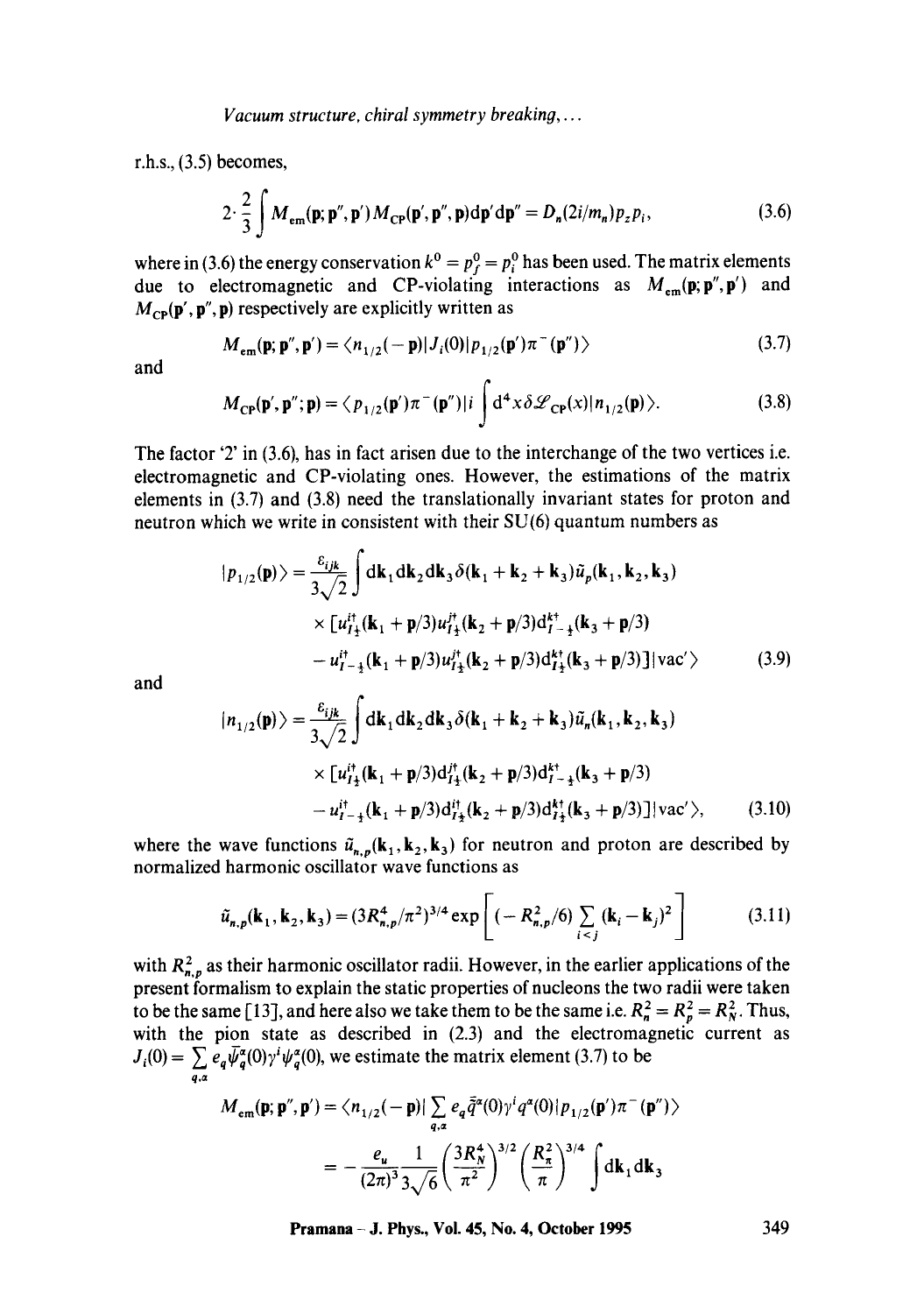$$
\times \exp \left[ -\frac{R_{\pi}^{2}}{2} \left( \mathbf{k}_{2}^{2} - \mathbf{k}_{2} \cdot \mathbf{p}'' + \frac{\mathbf{p}''^{2}}{4} \right) \right] \times \exp \left[ -2R_{N}^{2} (\mathbf{k}_{2}^{2} + \mathbf{k}_{3}^{2} + \mathbf{k}_{2} \cdot \mathbf{k}_{3} + \frac{\mathbf{k}_{2} \cdot \mathbf{p}'}{2} + \frac{\mathbf{p}'^{2}}{6} \right] \right] \times \left[ 4V_{-1/2}^{\dagger} (\mathbf{k}) \alpha_{i} U_{1/2} (\mathbf{k}') + V_{1/2}^{\dagger} (\mathbf{k}) \alpha_{i} U_{-1/2} (\mathbf{k}')] \times \frac{1}{|- \mathbf{k}_{2} + \mathbf{p}'' || \mathbf{k}_{2} + \mathbf{p}' |} \sin \frac{\phi(\mathbf{k}_{2} + \mathbf{p}')}{2} \sin \frac{\phi(-\mathbf{k}_{2} + \mathbf{p}'')}{2}, \tag{3.12}
$$

where  $\mathbf{k} = -\mathbf{k}_2 + \mathbf{p}''$  and  $\mathbf{k}' = \mathbf{k}_2 + \mathbf{p}'$  have been substituted, and with a further simplification of the spinor part  $(3.12)$  becomes

$$
M_{\rm em}(\mathbf{p}; \mathbf{p}'', \mathbf{p}') = \frac{5e_{u}}{(2\pi)^{3}3\sqrt{6}} \frac{4ip_{z}p_{i}}{9} \left(\frac{3R_{N}^{4}}{\pi^{2}}\right)^{3/2} \left(\frac{R_{\pi}^{2}}{\pi}\right)^{3/4}
$$
  
 
$$
\times \int d\mathbf{k}_{2} d\mathbf{k}_{3} \sin \frac{\phi(\mathbf{k}_{2} + \mathbf{p}')}{2} \sin \frac{\phi(-\mathbf{k}_{2} + \mathbf{p}'')}{2}
$$
  
 
$$
\times \frac{1}{|- \mathbf{k}_{2} + \mathbf{p}'' || \mathbf{k}_{2} + \mathbf{p}' |} \exp\left[-\frac{R_{\pi}^{2}}{2} (\mathbf{k}_{2}^{2} - \mathbf{k}_{2} \cdot \mathbf{p}'' + \frac{\mathbf{p}''^{2}}{4}\right]
$$
  
 
$$
\times \exp\left[-2R_{N}^{2} (\mathbf{k}_{2}^{2} + \mathbf{k}_{3}^{2} + \mathbf{k}_{2} \cdot \mathbf{k}_{3} + \frac{\mathbf{k}_{2} \cdot \mathbf{p}'}{2} + \frac{\mathbf{p}'^{2}}{6}\right]\right], \quad (3.13)
$$

The matrix element (3.8) involving CP-violating interaction  $\delta\mathcal{L}_{CP}(x)$  with the use of the time translational invariance becomes,

$$
M_{\rm CP}(\mathbf{p}',\mathbf{p}'';p) = -\frac{1}{E_{\pi}(\mathbf{p}'')} \langle p_{1/2}(\mathbf{p}')\pi^{-}(\mathbf{p}'')|i \int dx \delta \mathscr{L}_{\rm CP}(\mathbf{x},0)|n_{1/2}(\mathbf{p})\rangle, \tag{3.14}
$$

with the pion energy  $E_{\pi}(\mathbf{p}'')=(\mathbf{p}''^2+m_{\pi}^2)^{1/2}$ . However, a substitution of the CPviolating Lagrangian (3.1) in (3.14) yields it as,

$$
M_{\mathbf{CP}}(\mathbf{p}',\mathbf{p}'';p) = -\frac{i\theta\tilde{m}}{\mathrm{E}_{\pi}(\mathbf{p}'')}\langle p_{1/2}(\mathbf{p}')\pi^{-}(\mathbf{p}'')|\int \mathrm{d}\mathbf{k}\bar{q}^{\alpha}(\mathbf{k})\gamma^{5}q^{\alpha}(\mathbf{k})|n_{1/2}(\mathbf{p})\rangle. (3.15)
$$

which in fact with the proton, neutron and pion states described earlier yields to

$$
M_{\rm CP}(\mathbf{p}',\mathbf{p}'';p) = \frac{i\theta \tilde{m}}{E_{\pi}(\mathbf{p}'')6\sqrt{6}} \left(\frac{3R_N^4}{\pi^2}\right)^{3/2} \left(\frac{R_\pi^2}{\pi}\right)^{3/4} \exp\left[-\frac{R_\pi^2 p'^2}{8}\right]
$$
  
×  $\exp\left[-\frac{R_N^2}{24}(5\mathbf{p}'^2 + 9\mathbf{p}''^2 - 6\mathbf{p}' \cdot \mathbf{p}'')\right] \int d\mathbf{k}_3'$   
×  $\exp\left[-2R_N^2\left(\mathbf{k}_3' + \frac{\mathbf{p}' + 3\mathbf{p}''}{12}\right)^2\right]$   
×  $[4U_{1/2}^{\dagger}(\mathbf{k})\gamma^0\gamma^5 V_{-1/2}(\mathbf{k}) + U_{-1/2}^{\dagger}(\mathbf{k})\gamma^0\gamma^5 V_{1/2}(\mathbf{k})],$  (3.16)

350 **Pramana - J. Phys., Vol. 45~ No. 4, October 1995**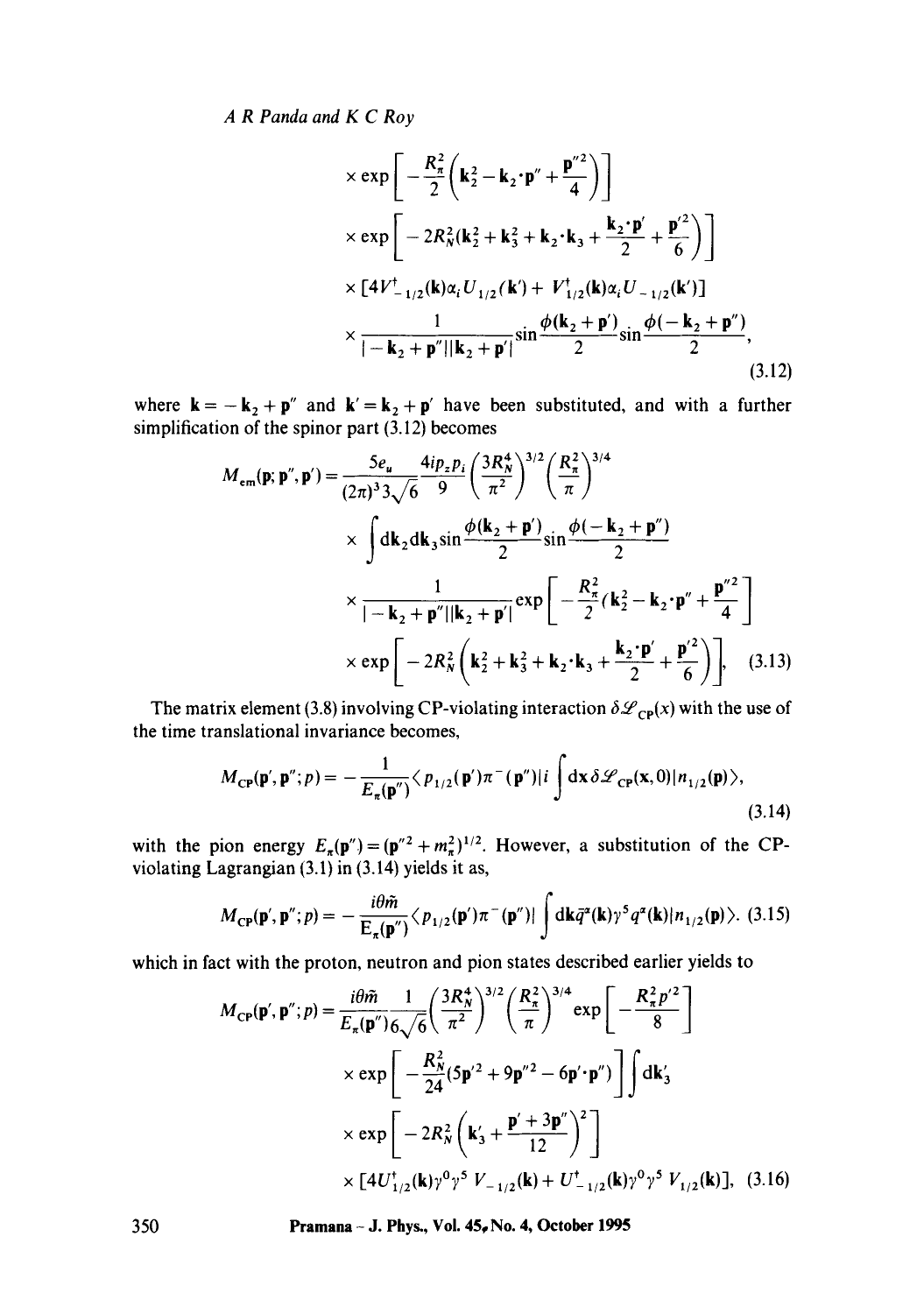*Vacuum structure, chiral symmetry breaking,...* 

where, k has been substituted for  $(p' + p'')/2$ . Thus, after some simplifications and integration in (3.16) we obtain it as,

$$
M_{\rm CP}(\mathbf{p}, \mathbf{p}'', \mathbf{p}) = -\frac{\theta \tilde{m}}{E_{\pi}(\mathbf{p}'') 2\sqrt{6}} \left(\frac{3R_N^4}{\pi^2}\right)^{3/2} \left(\frac{R_{\pi}^2}{\pi}\right)^{3/4} \left(\frac{\pi}{2R_N^2}\right)^{3/2} \times \exp\left[-\frac{5R_N^2 + 3R_{\pi}^2}{24}\mathbf{p}'^2 - \frac{3R_N^2}{8}\mathbf{p}''^2 + \frac{R_N^2}{4}\mathbf{p}'\cdot\mathbf{p}''\right]\cos\phi(\mathbf{k}).\tag{3.17}
$$

The substitution of  $(3.17)$  along with  $(3.13)$  in the l.h.s. of  $(3.6)$  when compared with its r.h.s. gives rise to an expression for electric dipole moment of neutron after  $\mathbf{k}_3$ integration as,

$$
D_n = \frac{20}{729} \theta \tilde{m} m_n e (2\pi)^{-3} \left(\frac{3R_N^2}{2\pi}\right)^3 \left(\frac{R_\pi^2}{\pi}\right)^{3/2} 2\pi I,
$$
 (3.18)

where the integral  $T$  is written as,

$$
I = \int |\mathbf{k}_2|^2 d|\mathbf{k}_2||\mathbf{p}'|^2 d|\mathbf{p}'| |\mathbf{p}''|^2 d|\mathbf{p}''| d\phi' d\phi'' d\cos\theta' d\cos\theta''
$$
  
\n
$$
\times \left( \frac{\left[1 - \exp\left[-\frac{R_{\pi}^2}{2} (\mathbf{k}_2^2 + \mathbf{p}''^2 - 2k_2 p'' \cos\theta'')\right]\right]^{1/2} \left[1 - \exp\left[-\frac{R_{\pi}^2}{2} (\mathbf{k}_2^2 + \mathbf{p}'^2 + 2k_2 p' \cos\theta')\right]\right]^{1/2}}{|\mathbf{k}_2 - \mathbf{p}''||\mathbf{k}_2 + \mathbf{p}'|(\mathbf{p}''^2 + m_{\pi}^2)^{1/2}} \right)}
$$
  
\n
$$
\times \exp\left[-R_N^2 \left(\frac{3\mathbf{k}_2^2}{2} + K_2 p' \cos\theta' + \frac{\mathbf{p}'^2}{3}\right)\right] \exp\left[-\frac{R_{\pi}^2}{2} (\mathbf{k}_2^2 - K_2 p'' \cos\theta'' + \frac{\mathbf{p}''^2}{4})\right]
$$
  
\n
$$
\times \exp\left[-\frac{R_{\pi}^2 - R_N^2}{4} (\sin\theta' \sin\theta'' \cos(\phi'' - \phi') + \cos\theta' \cos\theta'') p' p''\right]
$$
  
\n
$$
\times \exp\left[-\frac{5R_N^2 + 6R_{\pi}^2}{24} \mathbf{p}'^2 + \frac{R_{\pi}^2 + 3R_N^2}{8} \mathbf{p}''^2\right],
$$
\n(3.19)

where  $k_2 = |\mathbf{k}_2|$ ,  $p' = |\mathbf{p}'|$  and  $p'' = |\mathbf{p}''|$ . However, the integral '*I*' in (3.19) is to be evaluated numerically. Thus, in the following section we will be using (3.18) to estimate  $D_n$ , where also we will discuss and compare it with other theoretical estimations as well as the experimental measurements.

### **4. Results and discussion**

The estimation of EDMN from (3.18) of the earlier section primarily requires the radius parameters  $R_n^2$ ,  $R_n^2$  and  $R_n^2$  for the neutron, proton and pion wave functions in addition to the quark masses and neutron mass. However, they were obtained from the earlier applications [13] of the formalism as  $R_n^2 = R_n^2 = R_N^2 = 13.52 \text{ GeV}^{-2}$  and  $R_n^2 =$  $23.58 \,\mathrm{GeV}^{-2}$ , and thus to this effect the present estimation involves no free parameters.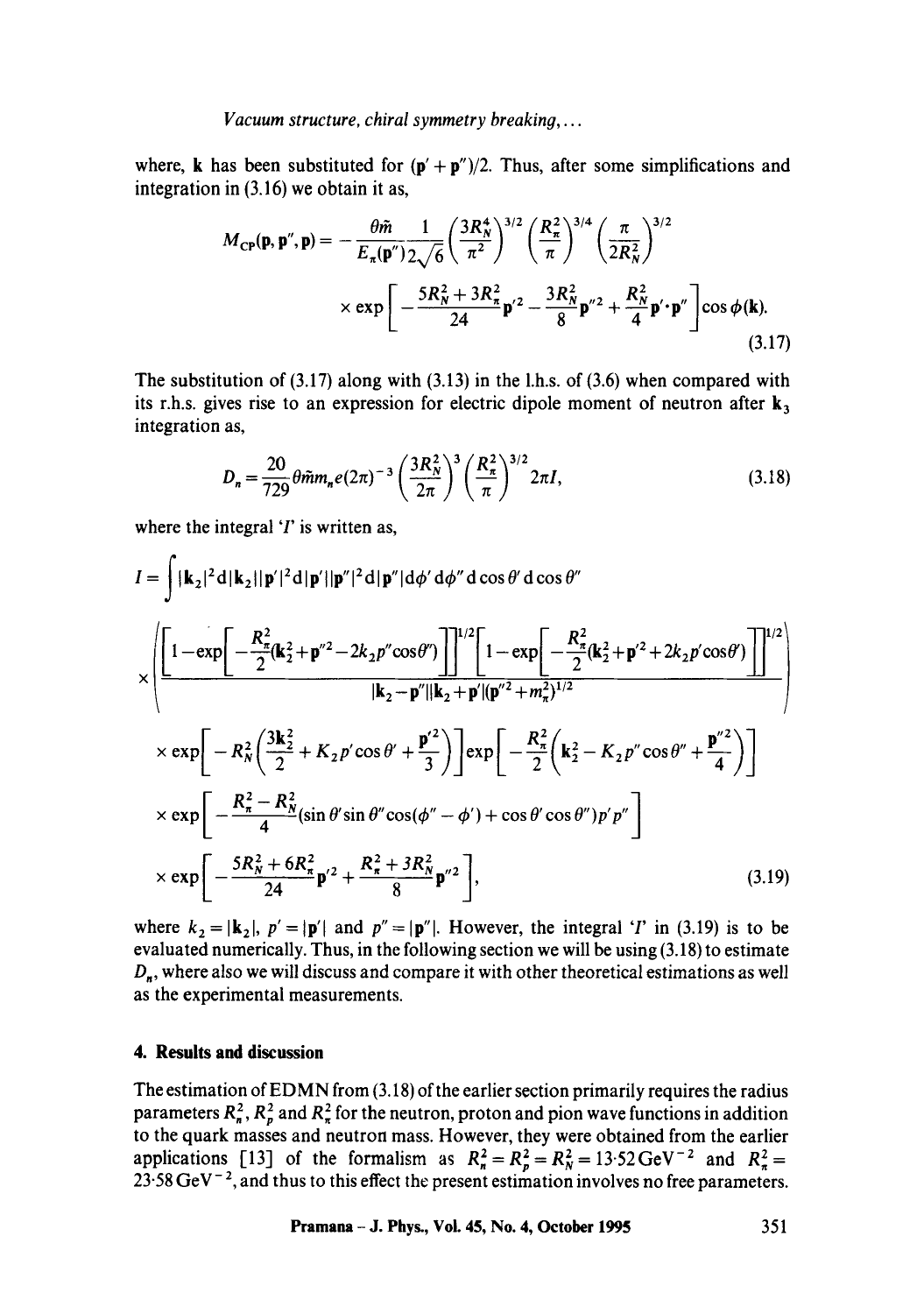With these parameters the integral in (3.19) is numerically obtained to be

$$
I = 1.300547 \times 10^{-3} \,\text{GeV}^6,\tag{4.1}
$$

which when substituted in (3.18) along with the dynamically generated quark masses as described in (2.24) and the neutron mass from its experimental measurement [27] determines the EDMN as

$$
D_n = -7.46 \times 10^{-8} |\theta| \text{e-cm.}
$$
 (4.2)

Thus, with a value of the parameter  $|\theta| = 10^{-8}$  [7, 21, 22] the EDMN becomes

$$
D_n = -7.46 \times 10^{-26} \,\text{e-cm},\tag{4.3}
$$

which lies within the uncertainty of its recently measured value of  $(3 \pm 5) \times 10^{-26}$  e-cm [28] and well within the most recent experimental upper bound of  $|D_n| < 11 \times 10^{-26}$  e-cm [27].

We now compare our result with the other model estimations. In standard model, EDMN comes out to be within the range of  $10^{-30}$  to  $10^{-32}$  e-cm [4] which is smaller compared to experiments. Even with four generations in such a model, the estimation does not go beyond  $10^{-29}$  e-cm [29]. On the other hand, the result of Weinberg–Higgs model of spontaneous CP-violation [30] with dominant hadronic loops is  $10^{-25}$  e-cm, which is larger than experimental upper bound [27]. But, in the Left-Right Symmetry model EDMN is found to be in the range of  $10^{-27}$  to  $10^{-25}$  e-cm [31] in which also the present estimation lies. However, in bag model, with the QCD interaction at the valency quark core level with the add parity  $N^*$  states EDMN was obtained to be  $2.7 \times 10^{-16}$  e-cm [7] whereas the same in a current algebra analysis with a CPviolating  $\pi N$ -interaction was estimated to be  $-3.8 \times 10^{-16}$  [ $\theta$ ]e-cm [21]. But both these estimations when compared with the experimental measurement [27] are pointing to a rather weaker CP-violation. In the framework of CBM, Morgan and Miller [22], taking both valency quark core and pionic contributions, have estimated EDMN as  $-4 \times 10^{-17} \theta$  e-cm, which also with the experimental measurement [27] yields to a weaker CP-violation, though it is relatively stronger than the earlier two estimations [7, 21]. Further, in some recent attempts [32-34] in the context of removal of  $U(1)$  anomaly problem; under certain approximations  $\theta$  has also been predicted in QCD to be vanishing. In view of these diverse model predictions we believe an accurate measurement in this regard can provide the actual dynamics concerned with the EDMN and thus be in a position to distinguish different theoretical models as well as the approximations involved in them. Nevertheless, we observe that the present investigation in its attempt to explain EDMN has an agreement with the Left-Right Symmetry model and has a more reasonable explanation for the same compared to the standard model. However, the present nonperturbative mechanism has yielded a limited applicability with respect to light flavors only and we believe when the same is extended to heavier flavors can be able to describe hadron dynamics in a unified manner.

# **Acknowledgements**

The authors are thankful to Profs S P Misra and N Barik for valuable discussions. They also thank A Nath, P Das and R K Sahoo for discussions.